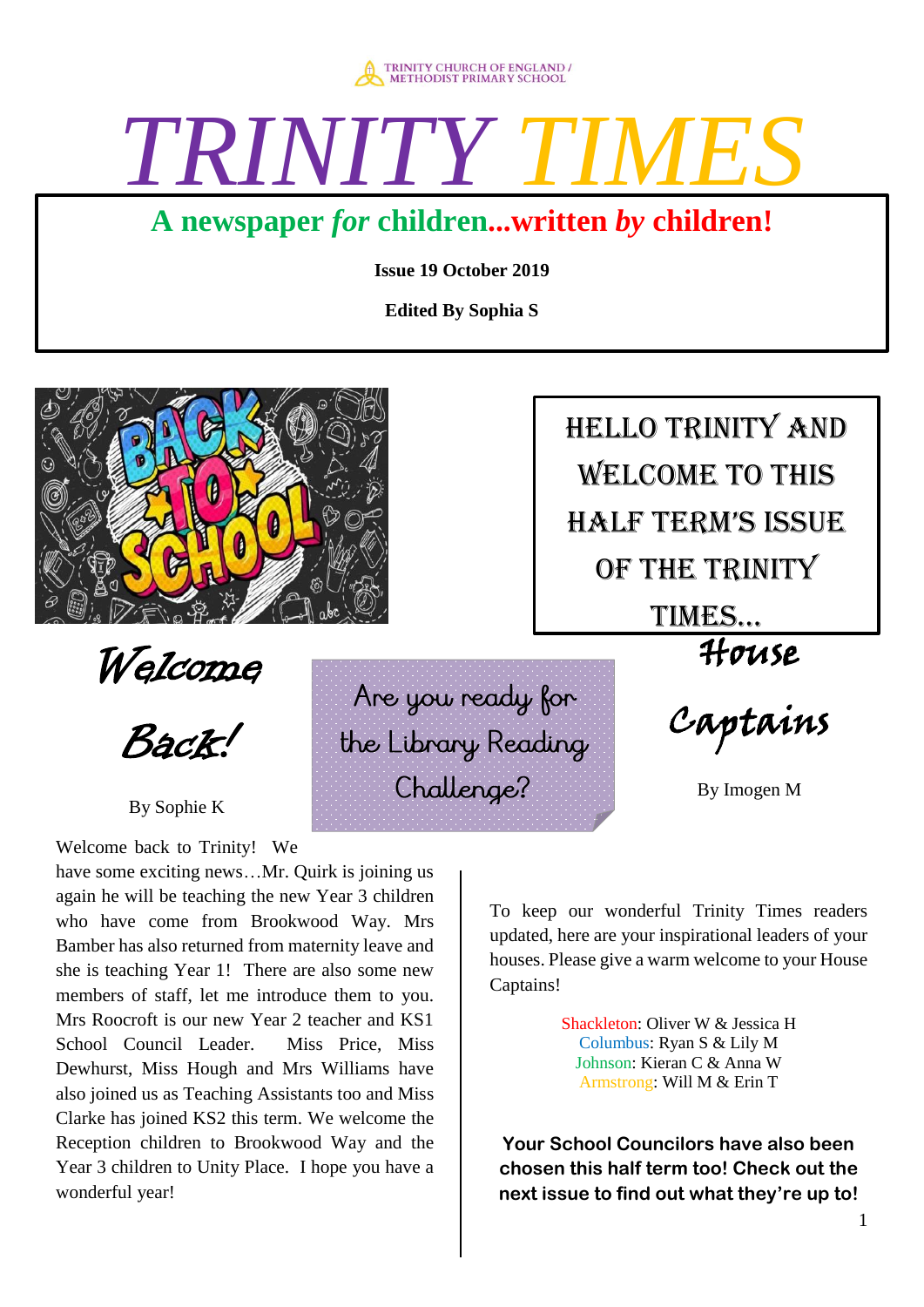

Sir Lindsay

Hoyle M

By Sophia S



Welcome to a brand new Trinity Times with new exclusive stories. Today's brand new story is all about an MP called Sir Lindsay Hoyle. Lindsay Hoyle came to answer all Year Sixes questions they were dying to ask.

Lindsay Hoyle is a 62 year old man who is currently the MP for Chorley and he is in the House of Commons. His father was an MP of Clitheroe and he stated that his father was a great inspiration to him. He is also going to run to become the main Speaker of the House of Commons.

One of the main questions was "How did you help the Chorley Youth Zone?"

Lindsay said that he had helped design the Chorley Youth Zone and he also said that it has the most members in the world and that it is the best one yet! Year 6 really enjoyed the visit from Sir Lindsay Hoyle and we really want to thank him for his time teaching us all about Parliament.

# **Sports & Clubs**

By Ryan S

There are lots of sports and lots of fun activities that have been happening this half term (and many more coming up next half term!) There has been boys and girls football for Year 5 and 6, fencing where you can fight your friends with some protective amour on and gardening club where you can go out with Mr Quirk and Mrs Dunderdale and pick some apples! Coding club is on where you can make your own Ipad and you can go and get the glory! Recently, the girls went to two tournaments and played seven games and you will not believe it, they won all their games! They scored 37 goals and conceded 0! Incredible! Judo, the Japanese sport, is on this term and it's where you go barefoot and wrestle! Keep your eyes peeled on the school app to see what new clubs are coming up next half term!

# **Reading Updates**

#### By Millie B

You lucky readers of The Trinity Times all have new Reading Champions and Monitors. Don't forget to check your timetable for more detail, they can be found in your classrooms, on the library display and on the external Year 5 door!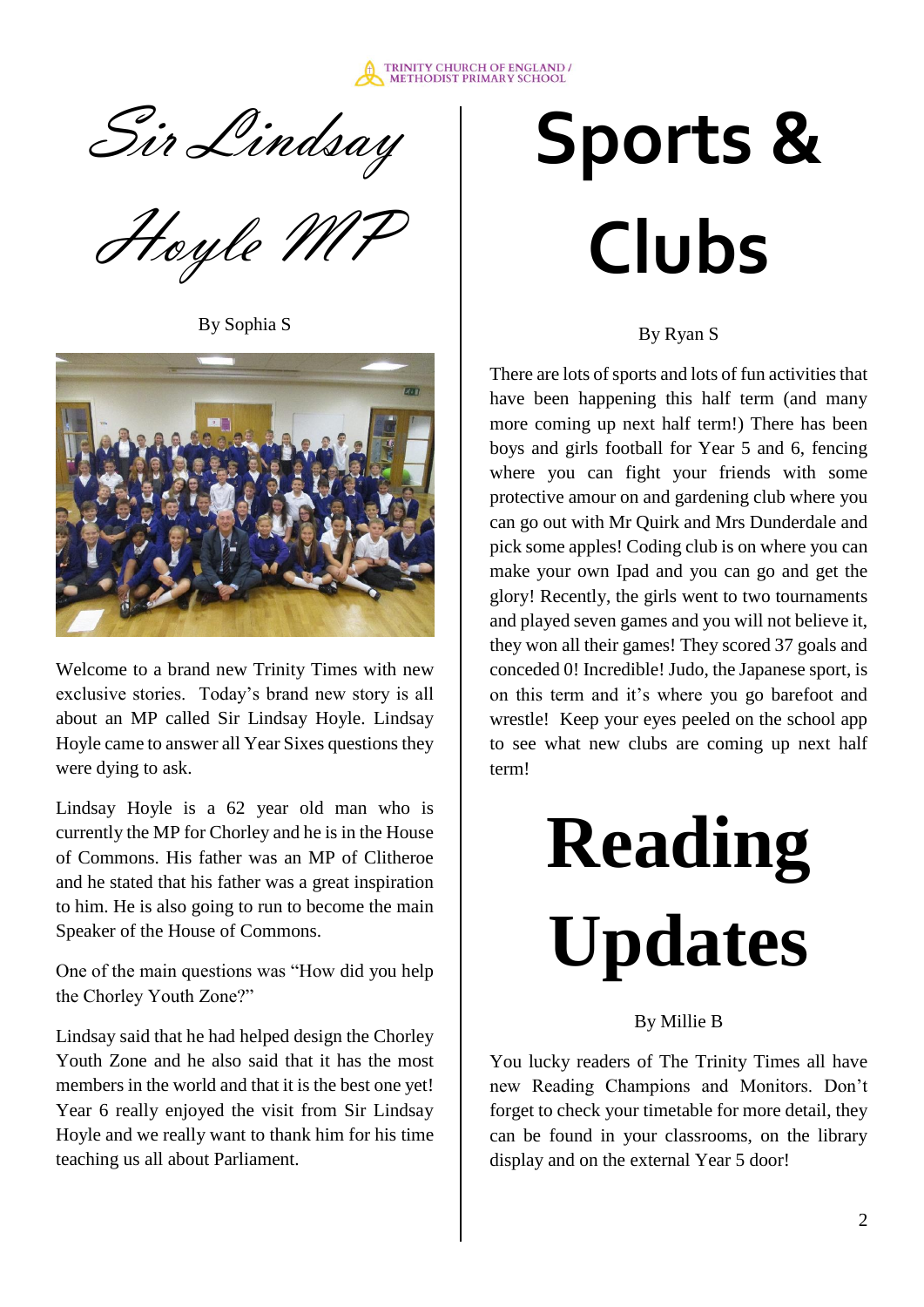

#### Dates For Your Diary

By Evie MC

| 11.10.19 | End of term                         |
|----------|-------------------------------------|
| 28.10.19 | <b>INSET Day</b>                    |
| 29.10.19 | Start of term                       |
| 29.10.19 | <b>Prayer Spaces Week</b>           |
| 06.11.19 | Year 3 Trip                         |
| 08.11.19 | Year 6 India Day                    |
| 11.11.19 | <b>Creative Arts Week</b>           |
| 11.11.19 | <b>Remembrance Observance</b>       |
| 13.11.19 | Year 3 Trip                         |
| 15.11.19 | Children In Need                    |
| 15.11.19 | Year 5 Retirement Village Reading   |
| 18.11.19 | Anti-Bullying Week                  |
| 10.12.19 | <b>Year 2 Christmas Performance</b> |
| 11.12.19 | <b>Book Look</b>                    |
| 12.12.19 | Year 4 Ukulele Performance          |
| 16.12.19 | <b>Christmas Dinner</b>             |
| 16.12.19 | PFA Disco                           |
| 17.12.19 | <b>Christmas Parties</b>            |
| 20.12.19 | Christmas Worship                   |
| 20.12.19 | End of term                         |

### Prayer

By Liam W

Father God,

We hope that this year will be as fantastic as last year we hope that all the new staff and children feel welcome and that they have a wonderful year. We wish that God's love will be with us in every single one of our lessons to help us be the best that we can be.

Amen.

### All the extras…

By Tianna M

#### Check out our Newsround page…

[https://www.youtube.com/channel/UCoZd3UH](https://www.youtube.com/channel/UCoZd3UHM000CY9FB7WKvl_Q/videos) [M000CY9FB7WKvl\\_Q/videos](https://www.youtube.com/channel/UCoZd3UHM000CY9FB7WKvl_Q/videos)

### Puzzle Place